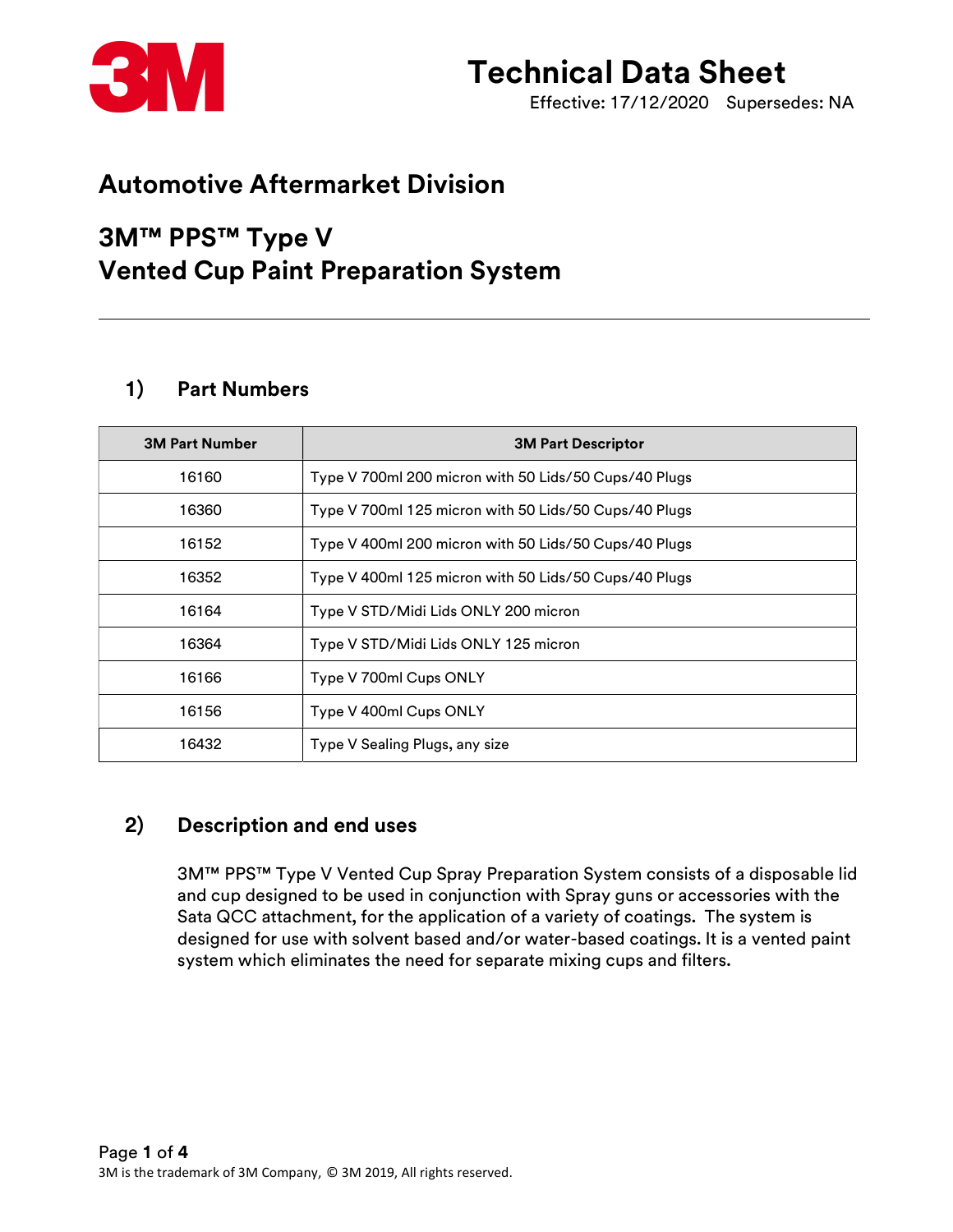

| Element       | Material of construction        |  |
|---------------|---------------------------------|--|
| Cup           | PP (Polypropylene)              |  |
| Lid           | PP (Polypropylene)              |  |
| <b>Filter</b> | Polyamide                       |  |
| Vent          | POM (Polyoxymethylene) + TPE    |  |
| Plug          | LDPE (Low-density polyethylene) |  |

### 3) Physical Properties

#### 4) Directions for Use

- Obtain the appropriate size 3M™ PPS™ Type V cup
- Ensure the vent is in the closed position
- Mix coating inside the 3M™ PPS™ Type V cup
- Place lid on top of cup and press down until fully located
- Attach the assembled system to the spray gun.
- With the spray gun in the correct orientation to spray, open the vent prior to spraying.
- When finished spraying, disconnect air line, close the vent, invert gun and pull trigger to return excess paint to cup.
- Remove the 3M<sup>™</sup> PPS<sup>™</sup> Type V cup assembly from the spray gun and insert the sealing plug to temporarily store\* the contents.

\* Consult applicable SDSs, labels, directions for use, and local regulations for appropriate storage and handling of chemicals used in conjunction with this product.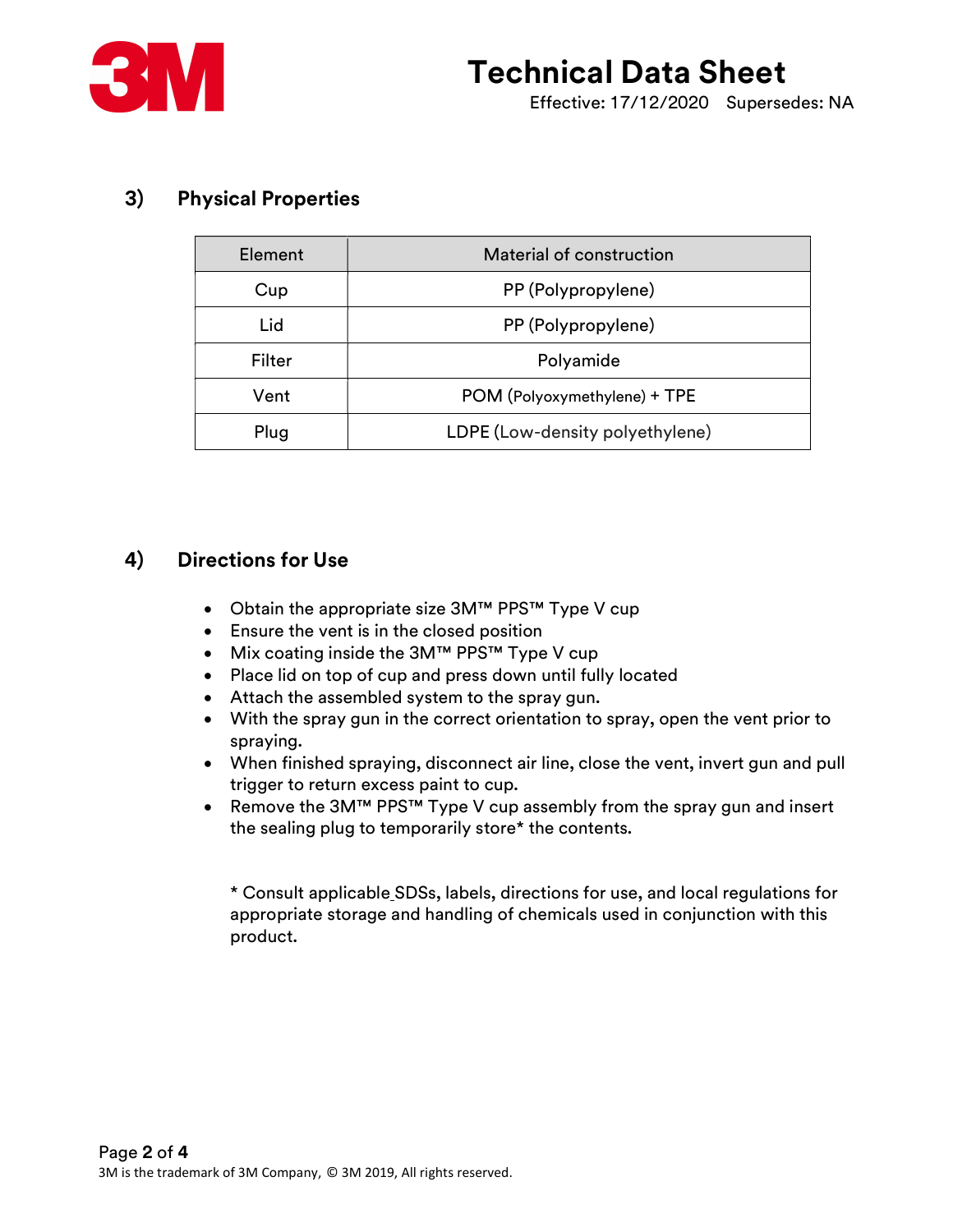

#### 5) Temporary Storage\*

- Ensure the product is temporarily stored\* in a clean dust free environment.
- For temporary storage\* of paints and coatings, please consult the materials Safety Data Sheet (SDS) for storage conditions and shelf life information.

\* Consult applicable SDSs, labels, directions for use, and local regulations for appropriate storage and handling of chemicals used in conjunction with this product.

#### 6) Safety

Personal Protective Equipment (PPE) helps reduce exposure to certain workplace hazards. It is ultimately the responsibility of the employer to select the most appropriate PPE based on a full risk assessment. Always read the product performance, warnings and limitations from coating manufacturer before selection and use.

3M™ PPS™ Type V Vented Cup Paint Preparation System is designed FOR PROFESSIONAL INDUSTRIAL USE ONLY.

#### 7) Disclaimer

All statements, technical information and recommendations are based on tests we believe to be reliable as at the date of hereof, but the accuracy or completeness thereof is not guaranteed. Please ensure before using the product that it is suitable for your intended use. Since the conditions and methods of use of the product and of the information referred to herein are beyond our control, other than for fraudulent misrepresentation, 3M expressly disclaims any and all liability as to any results obtained or arising from any use of the product or reliance on such information.